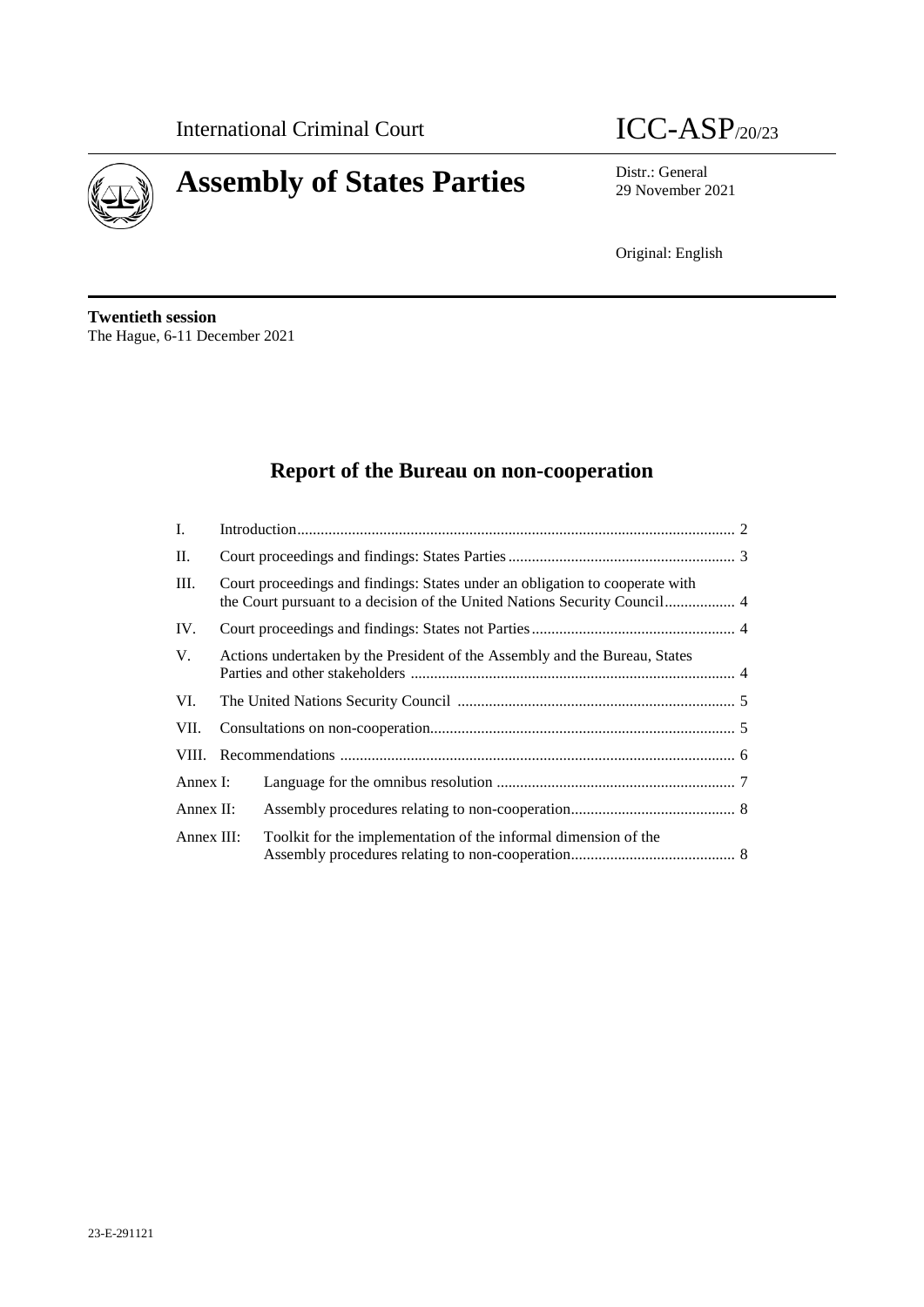# **I. Introduction**

1. Article 112, paragraph (2) (f), of the Rome Statute provides that "the Assembly shall consider pursuant to article 87, paragraphs 5 and 7, any question relating to non-cooperation."

2. At its tenth session, the Assembly of States Parties ("the Assembly") adopted the Assembly procedures relating to non-cooperation ("the Procedures").<sup>1</sup> At its subsequent sessions the Assembly approved mandates with regard to non-cooperation and requested the Bureau to submit reports on the implementation of the Procedures. At its seventeenth session, the Assembly adopted the revised Procedures and approved mandates accordingly with its request for the Bureau to submit reports on the implementation of the revised Procedures.<sup>2</sup> The present report is submitted pursuant to the mandate approved at the nineteenth session of the Assembly. 3

3. In operative paragraph 19 of resolution ICC-ASP/19/Res.6, entitled "Strengthening the International Criminal Court and the Assembly of States Parties", adopted at its nineteenth session, the Assembly "*[w]elcome[d]* the joint panel discussion on strengthening cooperation with the Court organized by the co-facilitators on cooperation and the focal points on non-cooperation on 5 October 2020[.]"<sup>4</sup>

4. In operative paragraph 24 of resolution ICC-ASP/19/Res.6, the Assembly also "*[r]ecall[ed]* the Procedures relating to non-cooperation adopted by the Assembly in ICC-ASP/10/Res.5 and revised by the Assembly in resolution ICC-ASP/17/Res.5, *recognize[d]*  with concern the negative impact that the non-execution of Court requests continue[d] to have on the ability of the Court to execute its mandate, and *[took] note* of the past decisions of the Court on non-cooperation[.]"<sup>5</sup>

5. In operative paragraph 25 of resolution ICC-ASP/19/Res.6, the Assembly also "*[r]ecall[ed]* the Toolkit for the implementation of the informal dimension of the Assembly procedures relating to non-cooperation, which [had been] revised as annex III to ICC-ASP/17/31 and *encourage[d]* States Parties to make use of it as they [saw] fit in order to improve the implementation of the Assembly procedures relating to non-cooperation[.]"

6. In operative paragraph 26 of resolution ICC-ASP/19/Res.6, the Assembly also "*[took] note* of the report of the Bureau on non-cooperation, *welcome[d]* the efforts of the President of the Assembly in implementing the Assembly procedures relating to non-cooperation, *recall[ed]* that the President serves ex officio as focal point for his or her region, and *call[ed] upon* all stakeholders, at all levels, to continue assisting the President of the Assembly, including when accomplishing his or her task with the support of the regional focal points for non-cooperation[.]"7

7. In operative paragraph 27 of resolution ICC-ASP/19/Res.6, the Assembly also "*[r]ecall[ed]* the role of the Assembly of States Parties and the Security Council with respect to non-cooperation as provided for by articles 87, paragraph 5, and 87, paragraph 7, of the Rome Statute, and *welcome[d]* the efforts of States Parties to strengthen the relationship between the Court and the Council[.]"<sup>8</sup>

8. In operative paragraph 28 of resolution ICC-ASP/19/Res.6, the Assembly also "*[c]all[ed] upon* States Parties to continue their efforts to ensure that the Security Council addresses the communications received from the Court on non-cooperation pursuant to the Rome Statute, *encourage[d]* the President of the Assembly and the Bureau to continue consulting with the Security Council and *also encourage[d]* both the Assembly and the Security Council to strengthen their mutual engagement on this matter[.]"<sup>9</sup>

<sup>&</sup>lt;sup>1</sup> ICC-ASP/10/Res.5, para. 9 and annex, amended via ICC-ASP/11/Res.8, para. 10 and annex I.

<sup>2</sup> ICC-ASP/17/Res.5, para. 31 and annex II.

 $3$  ICC-ASP/19/Res.6, annex I, paras.3(k)-(m).

<sup>4</sup> ICC-ASP/19/Res.6, para. 19.

<sup>5</sup> ICC-ASP/19/Res.6, para. 24.

<sup>6</sup> ICC-ASP/19/Res.6, para. 25.

<sup>7</sup> ICC-ASP/19/Res.6, para. 26.

<sup>8</sup> ICC-ASP/19/Res.6, para. 27.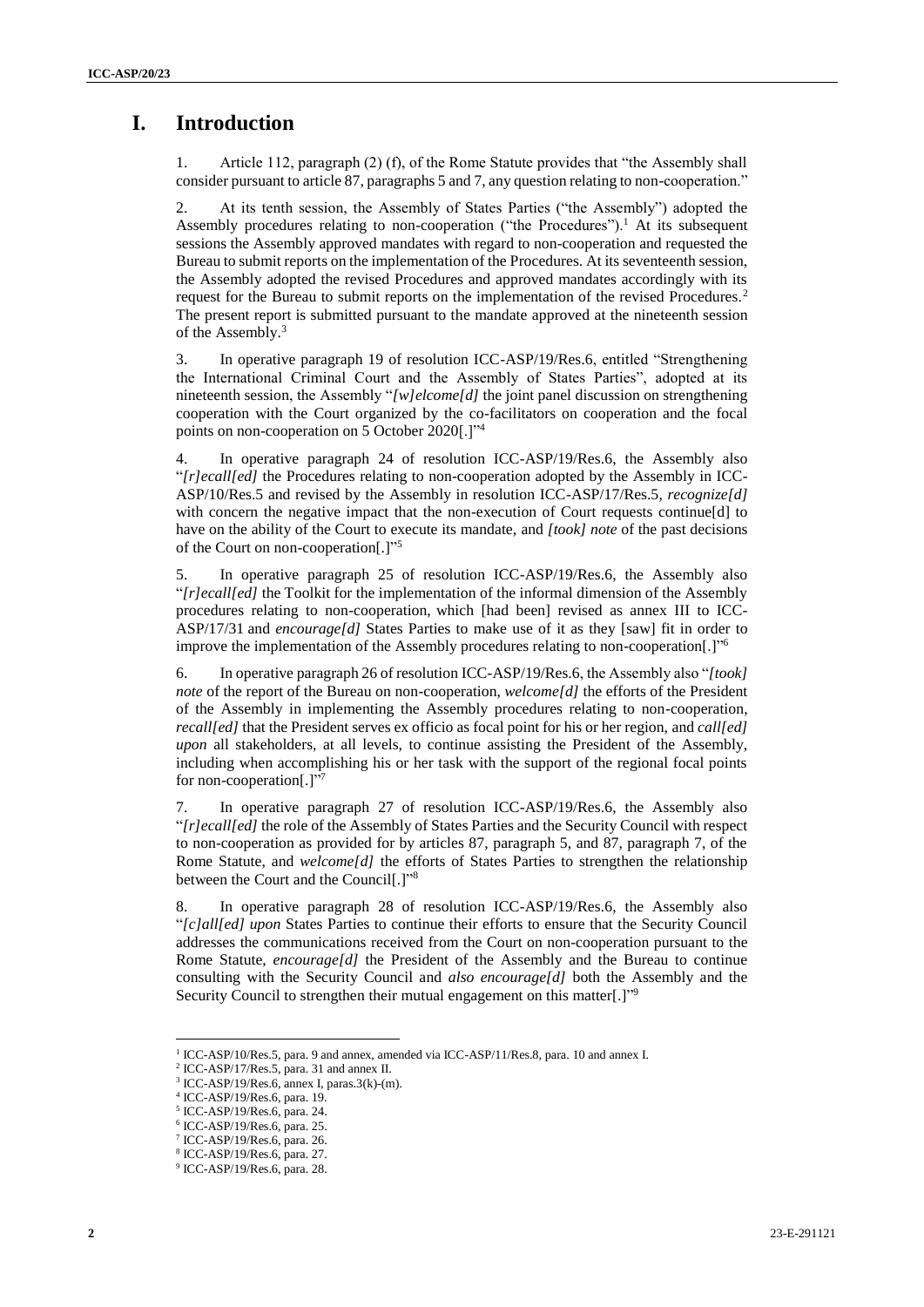9. In operative paragraph 29 of resolution ICC-ASP/19/Res.6, the Assembly also "*[took] note with appreciation* of the positive development in Sudan after a situation of noncooperation that [had] prevailed over a decade and *encourage[d]* the new authorities to meaningfully contribute through effective cooperation to the fulfilment of the mandate of the Court and Security Council resolution 1593[.]"<sup>10</sup>

10. In operative paragraph 30 of resolution ICC-ASP/19/Res.6, the Assembly further "*noting* the past orders of the Pre-Trial Chamber to the Registrar concerning action to be taken in case of information relating to the travel of suspects, *urge[d]* States to share with the focal points on non-cooperation any information concerning potential or confirmed travel of persons against whom an arrest warrant [had been] issued[.]"<sup>11</sup>

11. At its nineteenth session, the Assembly "*request[ed]* the President of the Assembly to continue to engage actively and constructively with all relevant stakeholders, in accordance with the Assembly procedures relating to non-cooperation, both to prevent instances of noncooperation and to follow up on any matter of non-cooperation referred by the Court to the Assembly[.]" <sup>12</sup> The Assembly also "*request[ed]* that any information concerning potential or confirmed travel of persons against whom an arrest warrant [had] been issued be promptly shared with the Court by the focal points on non-cooperation[.]"<sup>13</sup> The Assembly further "*request[ed]* the Bureau to continue to actively engage throughout the inter-sessional period with all relevant stakeholders to continue to ensure effective implementation of the Assembly procedures relating to non-cooperation and to submit a report on its activities to the Assembly at its twentieth session[.]"<sup>14</sup>

12. Paragraph 17 of the Procedures on non-cooperation calls for the appointment of four or, if so requested by the President of the Assembly, five focal points from among all States Parties, on the basis of equitable geographical representation; the President serves ex officio as focal point for her own region.<sup>15</sup>

13. The Bureau appointed Argentina, Croatia, Ireland and Timor-Leste on 8 April 2021 and Côte d'Ivoire on 12 May as ad country focal points on non-cooperation ("focal points") for their respective regional groups.<sup>16</sup> The focal points are appointed on an ad country mandate, which implies that the respective countries are engaged at high diplomatic and political levels in New York, The Hague, capitals and in other embassies, where appropriate.

14. The present report covers activities during the inter-sessional period between the nineteenth and twentieth sessions of the Assembly.

15. The focal points on non-cooperation welcome the "Comprehensive Action Plan for the assessment of the recommendations of the Group of Independent Experts, including requirements for possible further action" proposed by the Review Mechanism on 30 June and adopted by the Bureau on 28 July and the "Categorization of recommendations and remaining issues" submitted by the Review Mechanism on 40 April and adopted by the Bureau on 31 May, following the final report of the "Independent Expert Review of the International Criminal Court and the Rome Statute System", dated 30 September 2020. The focal points take note that recommendations 284, 286 and 289 of the Independent Expert Review (IER) have been allocated for their consideration upon the adoption of the Comprehensive Action Plan.

#### **II. Court proceedings and findings: States Parties**

16. Pursuant to article 86 of the Rome Statute, States Parties shall, in accordance with the provisions of the Statute, cooperate fully with the Court in its investigation and prosecution of crimes within the jurisdiction of the Court. Pursuant to article 89, States Parties are obliged to execute the Court's pending orders for the arrest and surrender of a person.

 $\overline{a}$ 

<sup>10</sup> ICC-ASP/19/Res.6, para. 29.

<sup>11</sup> ICC-ASP/19/Res.6, para. 30.

<sup>12</sup> ICC-ASP/19/Res.6, annex I, para. 3(k).

<sup>13</sup> ICC-ASP/19/Res.6, annex I, para. 3(l).

<sup>14</sup> ICC-ASP/19/Res.6, annex I, para. 3(m).

<sup>15</sup> ICC-ASP/17/Res.5, annex II, para. 17.

<sup>&</sup>lt;sup>16</sup> Decision of the Bureau of the Assembly of States Parties, 25 February 2020, available athttps://asp.icccpi.int/iccdocs/asp\_docs/ASP19/Bureau2%20-%20Agenda%20and%20decisions.pdf.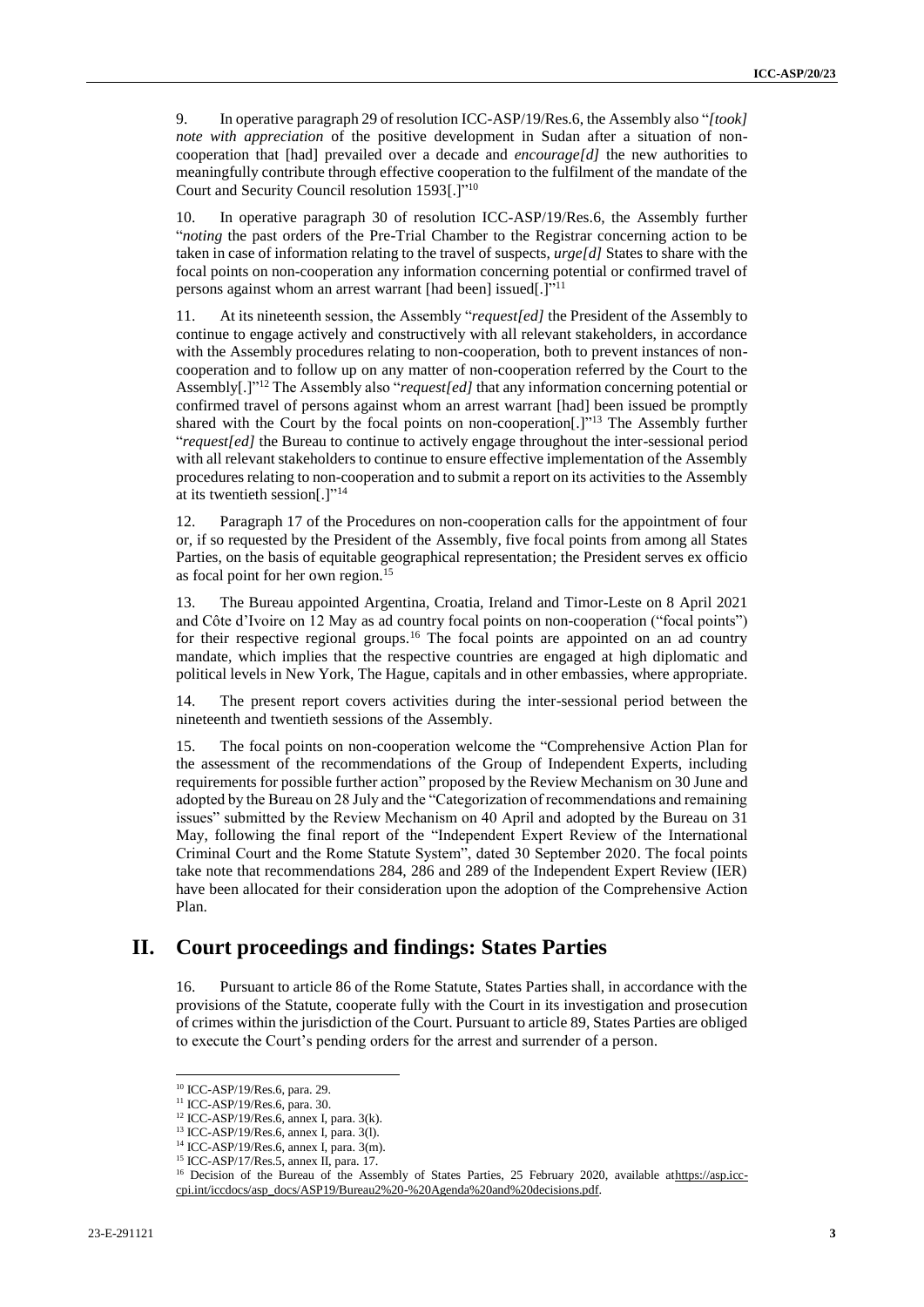17. No Court proceedings concerning non-cooperation took place in relation to States Parties.

# **III. Court proceedings and findings: States under an obligation to cooperate with the Court pursuant to a decision of the United Nations Security Council**

18. Pursuant to Security Council resolution 1593 (2005), "the Government of Sudan and all other parties to the conflict in Darfur, shall cooperate fully with and provide any necessary assistance to the Court and the Prosecutor." 17

19. While no Court proceedings concerning non-cooperation took place in relation to States under an obligation to cooperate with the Court pursuant to a decision of the United Nations Security Council, the focal points note that during the intersessional period, the Office conducted official visits to Sudan.

20. From 17 to 20 October 2020, Ms. Fatou Bensouda conducted an official visit to Khartoum, Sudan and met with the Sudanese authorities with a view to lay the ground for cooperation between her Office and the Government of the Republic of Sudan. Subsequently in February 2021, a memorandum of understanding on cooperation for the investigation concerning the suspect in the custody of the ICC, Mr. Ali Muhammad Ali Abd-Al Rahman (also known as *Ali Kushayb*), was concluded between the Office of the Prosecutor and the Government of the Republic of Sudan. From 28 May to 2 June 2021, Ms. Bensouda conducted a second visit to Sudan during which she travelled to Darfur and engaged with victims and affected communities in Internally Displaced People's camps. She met with Darfur States authorities and then engaged with national authorities in Khartoum.

21. Prosecutor Mr. Karim A. A. Khan QC conducted an official visit to Khartoum between 6 and 12 August 2021 and engaged with officials of the Government of Sudan and other international partners in Sudan. At the conclusion of this visit a new memorandum of understanding on cooperation for the investigation of all suspects in the Darfur situation was signed between the Office of the Prosecutor and the Government of the Republic of Sudan.

22. The focal points encourage these opportunities of engagement and call on all parties to support this positive development with the view to strengthening the cooperation in support of the Court's mandate and activities.

23. Pursuant to Security Council resolution 1970 (2011), the Libyan authorities shall cooperate fully with and provide any necessary assistance to the Court and the Prosecutor.

24. No Court proceedings concerning non-cooperation took place in relation to States under an obligation to cooperate with the Court pursuant to a decision of the United Nations Security Council.

# **IV. Court proceedings and findings: States not Parties**

25. While States not party to the Rome Statute have no obligation under it, pursuant to Security Council resolutions 1593 (2005) and 1970 (2011), all States and concerned regional and other international organizations are urged to fully cooperate with the Court and the Prosecutor.

26. No Court proceedings concerning non-cooperation took place regarding States not Parties to the Statute.

# **V. Actions undertaken by the President of the Assembly and the Bureau, States Parties and other stakeholders**

27. Throughout the year, the President of the Assembly recalled the importance for States to spare no effort in executing the arrest warrants issued by the Court.

<sup>17</sup> S/RES/1593 (2005), para. 2.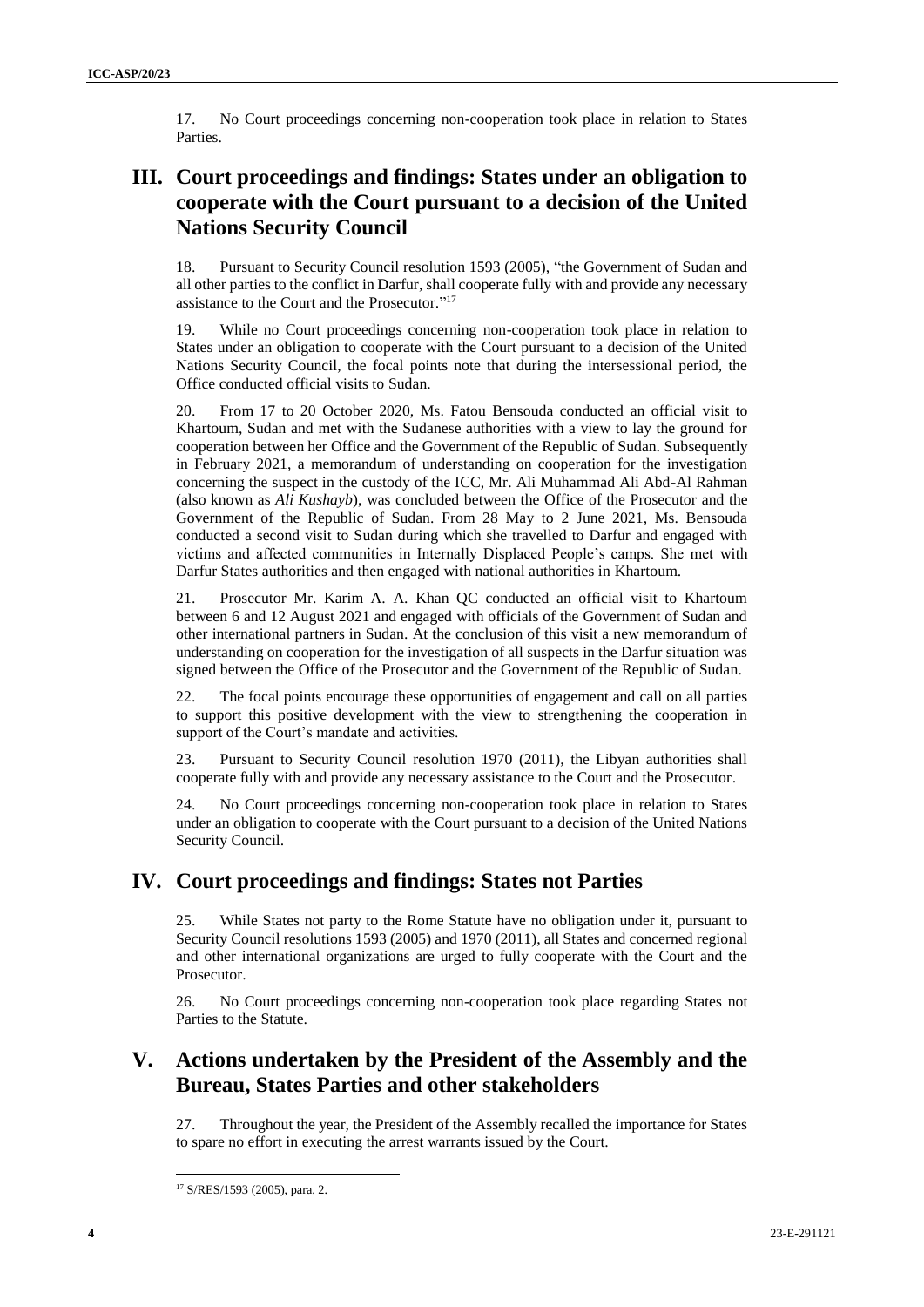28. The focal points were grateful to receive information about the possible travel of persons subject to warrants of arrest issued by the Court known to have engaged in international travel during the reporting period, from the Court, from various States Parties and from representatives of civil society.

29. Where such information originated from States Parties or civil society, the focal points shared such information with the Court.

30. Working through their respective regional groups, the focal points also kept States Parties informed regarding any proposed travel.

31. The focal points were grateful that States Parties kept them informed of their diplomatic action with respect to such travel. The focal points commend those States Parties that took steps to encourage other States to meet their cooperation obligations in full.

#### **VI. The United Nations Security Council**

32. During the reporting period, the Prosecutor presented her thirty-second and thirtythird reports to the Security Council pursuant to resolution 1593 (2005), on 10 December 2020 and 9 June 2021, respectively. The Prosecutor briefed that the Office of the Prosecutor had taken significant steps towards constructive cooperation between the Court and the transitional Government of Sudan to address outstanding issues in the situation in Darfur, while the Office would remain fully respectful of the principle of complementarity enshrined in the Rome Statute. <sup>18</sup> The Prosecutor stated that under the Rome Statute system, the Office relied on States for the apprehension, arrest, and surrender of ICC fugitives, and that the Security Council plays a vital role in ensuring these obligations are honored.<sup>19</sup> She renewed her appeal to the Council to provide the necessary support to enable the Court to carry out its mandate under the Rome Statute following the referral in resolution 1593.<sup>20</sup>

33. The Prosecutor further reported that the Court and the Government of Sudan have turned a new page in their relationship and informed that in this context, she visited Darfur for the first time in more than 15 years since the Council referred the situation to the Court. From her view, this development demonstrated the importance of timely and effective support provided by the United Nations as well as devoted collaborative action under the Rome Statute system and she called on the members of the Security Council, States Parties and the international community to continue providing support and cooperation with an aim to ensuring the arrest and surrender of the remaining Sudanese persons against whom arrest warrants are still in force.<sup>21</sup>

34. The Prosecutor presented the twenty-first and twenty-second reports to the Security Council pursuant to resolution 1970 (2011), with reference to several aspects relevant to cooperation and non-cooperation, on 17 May 2021 and 23 November 2021, respectively, calling for greater support from, inter alia, the Council, including for the arrest and surrender of suspects against whom arrest warrants have been issued by the Court in the situation.<sup>22</sup>

#### **VII. Consultations on non-cooperation**

35. Pursuant to the mandate of the Bureau, the focal points on non-cooperation engaged in consultations with relevant stakeholders in order to ensure effective implementation of the Procedures and to submit a report on its activities to the Assembly at its twentieth session.

<sup>&</sup>lt;sup>18</sup> See Thirty-second and Thirty-third Reports of the Prosecutor of the International Criminal Court to the United Nations Security Council Pursuant to UNSCR 1593 (2005), available at https://www.icccpi.int/about/otp/Pages/otp-reports.aspx; see also the relevant verbatim and other meeting records of the United Nations Security Council for the briefings of the Prosecutor of the International Criminal Court. <sup>19</sup> Id.

 $20$  Id.

 $21$  Id.

<sup>&</sup>lt;sup>22</sup> See Twenty-first and Twenty-second Reports of the Prosecutor of the International Criminal Court to the United Nations Security Council pursuant to UNSCR 1970 (2011), available at https://www.icccpi.int/about/otp/Pages/otp-reports.aspx; see also the relevant meeting records of the United Nations Security Council for the briefing of the Prosecutor of the International Criminal Court.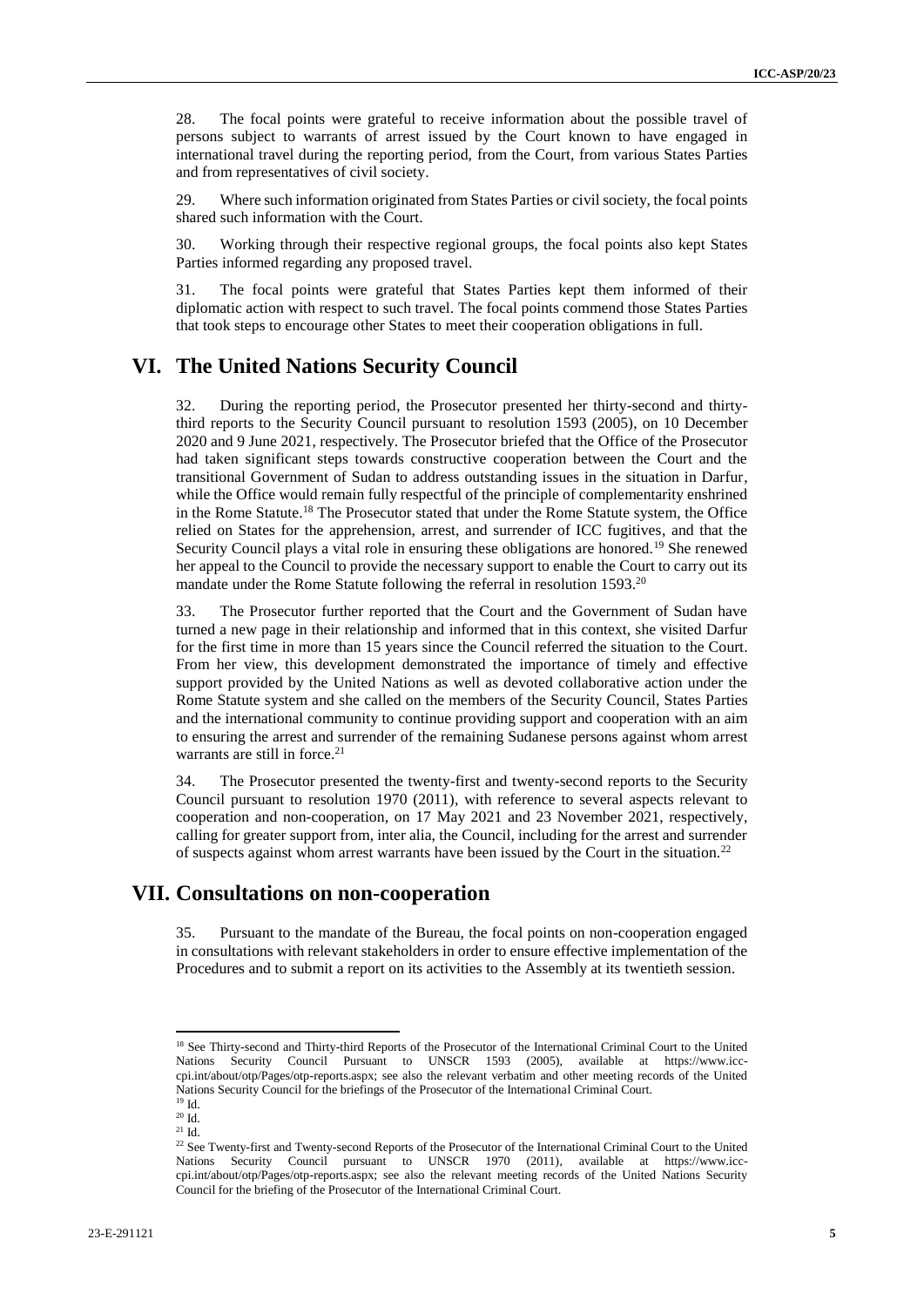36. The focal points held strategic planning meetings on 15 May 2021, 25 May, 8 October and 4 November to discuss and update the programme of work for 2021, in particular following each stage of development in the ongoing review process. The focal points participated in the meetings of mandate-holders with the State representatives of the Review Mechanism, which were hosted by the President of the Assembly on 3 June and 15 July, to discuss the roadmap of consideration for the IER recommendations. The focal points also briefed the Review Mechanism on the progress made in considering the recommendations allocated to them, namely R284, R286 and R289.

#### **VIII. Recommendations**

37. The focal points recommend that the Assembly take note of the present report and adopt the proposed language concerning mandates on non-cooperation that is contained in annex I to this report.

38. The focal points consider that they and the President of the Assembly should continue to engage in any necessary measures that ensure knowledge, understanding and implementation of measures by States Parties and the Assembly, to prevent instances of noncooperation.

39. With respect to the application of the Procedures on non-cooperation, the Assembly should request the Bureau, including the President and the focal points, to implement the Procedures more consistently.

40. The focal points suggest that future sessions of the Assembly include an agenda item to consider non-cooperation issues arising throughout the inter-sessional periods.

41. Additionally, during the inter-sessional period, the focal points will continue consultations on means to strengthen the application of the Procedures.

42. The focal points should continue to monitor judicial developments as well as travels of persons against whom warrants of arrest have been issued with the assistance of States Parties, and promptly inform the Court of any relevant information.

43. The focal points consider that the Court should continue to provide up-to-date information to the Assembly on judicial developments related to non-cooperation via the President and the focal points.

- 44. The focal points further recommend that States Parties continue to inform them on measures undertaken to prevent or to address instances of non-cooperation.
- 45. The focal points propose that the next steps for recommendations R284, R286 and R289 be decided by the Assembly at its twenty-first session, based on the outcome of the continued consideration of these recommendations by the focal points in 2021.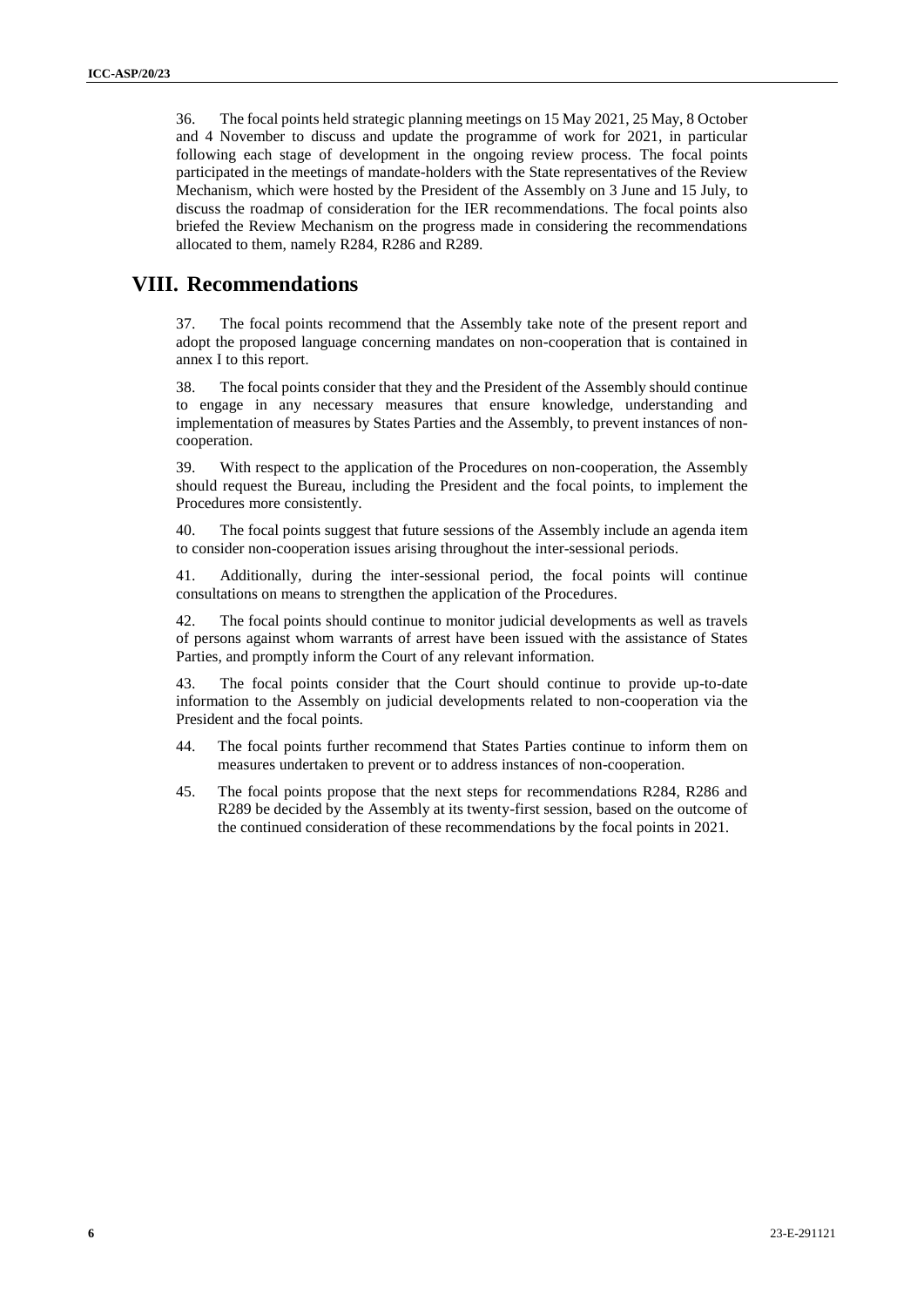#### **Annex I**

#### **Language for the omnibus resolution**

1. *Recalls* the Procedures relating to non-cooperation adopted by the Assembly in ICC-ASP/10/Res.5 and revised by the Assembly in resolution ICC-ASP/17/Res.5, *recognizes* with concern the negative impact that the non-execution of Court requests *continues* to have on the ability of the Court to execute its mandate, *takes note* of the past decisions of the Court on non-cooperation;

2. *Recalls* the Toolkit for the implementation of the informal dimension of the Assembly procedures relating to non-cooperation, <sup>1</sup> which was revised as annex III to ICC-ASP/17/31 and *encourages* States Parties to make use of it as they see fit in order to improve the implementation of the Assembly procedures relating to non-cooperation;

3. *Takes note* of the report of the Bureau on non-cooperation, <sup>2</sup> *welcomes* the efforts of the President of the Assembly in implementing the Assembly procedures relating to noncooperation and *recalls* that the President serves ex officio as focal point for his or her region, 3 *calls upon* all stakeholders, at all levels, to continue assisting the President of the Assembly, including when accomplishing his or her task with the support of the regional focal points for non-cooperation;

4. *Recalls* the role of the Assembly of States Parties and the Security Council with respect to non-cooperation as provided for by articles 87, paragraph 5, and 87, paragraph 7, of the Rome Statute, and *welcomes* the efforts of States Parties to strengthen the relationship between the Court and the Council;

5. *Calls* upon States Parties to continue their efforts to ensure that the Security Council addresses the communications received from the Court on non-cooperation pursuant to the Rome Statute, *encourages* the President of the Assembly and the Bureau to continue consulting with the Security Council and also *encourages* both the Assembly and the Security Council to strengthen their mutual engagement on this matter;

6. *Takes note with appreciation* that, after a situation of non-cooperation that prevailed over a decade, there have been positive developments in Sudan since the 18<sup>th</sup> Session of the Assembly and *encourages* effective cooperation with the Court in accordance with Security Council resolution 1593, while *expressing concern* about the military takeover in Sudan on 25 October 2021;

7. *Noting* the past orders of the Pre-Trial Chamber to the Registrar concerning action to be taken in case of information relating to travel of suspects, *urges* States to share with the focal points on non-cooperation any information concerning potential or confirmed travel of persons against whom an arrest warrant has been issued;

#### **Language for omnibus resolution mandates annex**

*Requests* the President of the Assembly to continue to engage actively and constructively with all relevant stakeholders in accordance with the Assembly procedures relating to non-cooperation, both to prevent instances of non-cooperation and to follow up on any matter of non-cooperation referred by the Court to the Assembly;

*Requests* that any information concerning potential or confirmed travel of persons against whom an arrest warrant has been issued be promptly shared with the Court by the focal points on non-cooperation;

*Requests* the Bureau to continue to actively engage throughout the intersessional period with all relevant stakeholders to continue to ensure effective implementation of the Assembly procedures relating to non-cooperation and to submit a report on its activities to the Assembly at its twenty-first session.

<sup>1</sup> ICC-ASP/15/31, Add.1, annex II.

<sup>2</sup> ICC-ASP/20/23.

<sup>3</sup> ICC-ASP/11/29, para. 12.